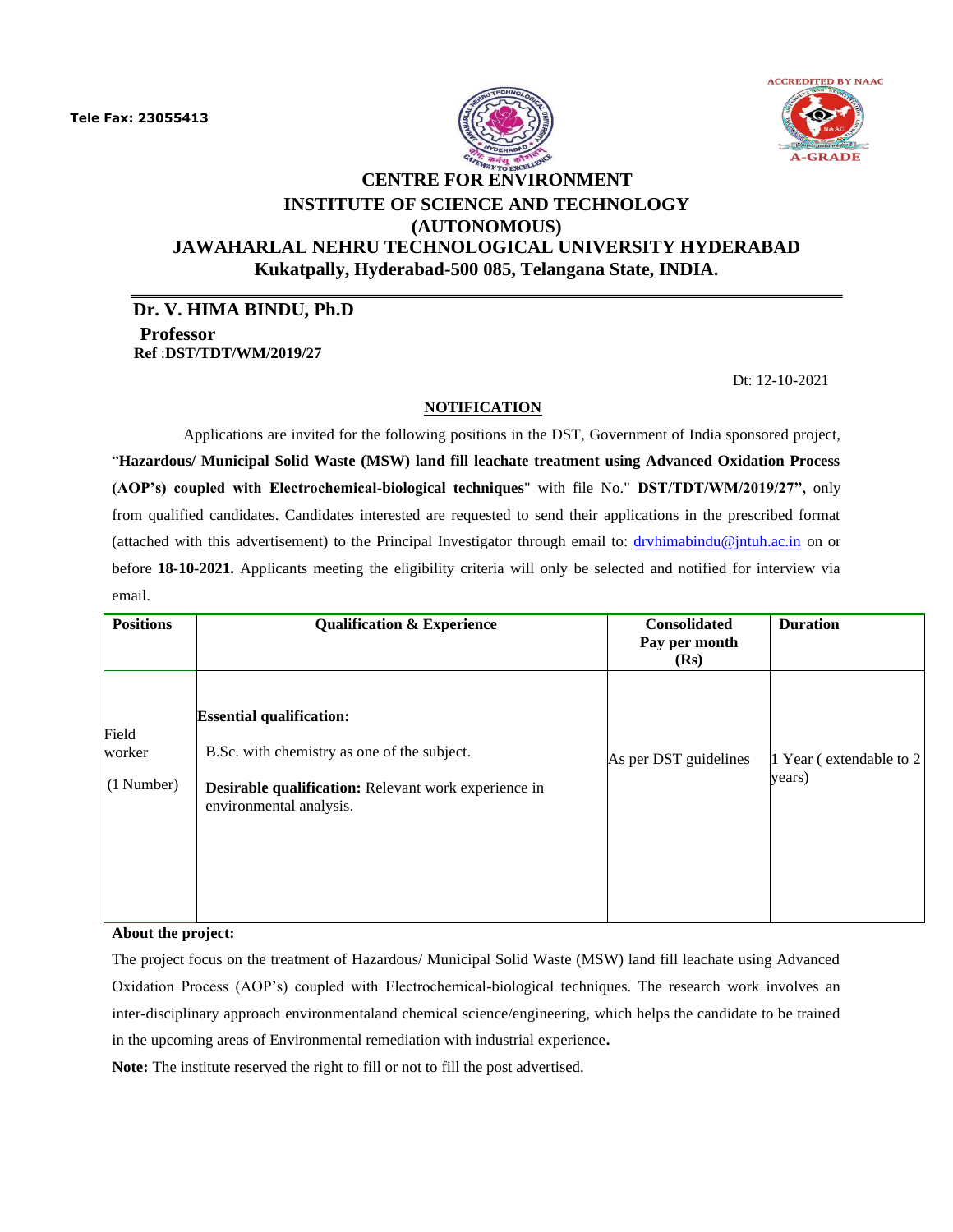Proforma of application for the post In the DST sponsored project

## **APPLICATION FORM**

## **For the position of Field worker to work in the DST sponsored project [Project No. DST/TDT/WM/2019/27]**

# **1. PersonalDetails**

| Full Name                        |  |                          |  |                              |
|----------------------------------|--|--------------------------|--|------------------------------|
| (In Capital)                     |  |                          |  |                              |
| <b>Father Name</b>               |  | <b>Mother Name</b>       |  |                              |
| Date of Birth                    |  | Gender                   |  | <b>Affix Recent Passport</b> |
| (DD/MM/YY)                       |  | (Male/Female)            |  | Size Photo                   |
| <b>Marital Status</b>            |  | Nationality              |  |                              |
| (Married/Unmarried)              |  |                          |  |                              |
| <b>Address for Communication</b> |  | <b>Permanent Address</b> |  |                              |
|                                  |  |                          |  |                              |
|                                  |  |                          |  |                              |
|                                  |  |                          |  |                              |
| Mobile/Phone no.                 |  | E-mail                   |  |                              |
|                                  |  |                          |  |                              |

# **2. Education Background (From MatriculationOnward)**

| <b>S.</b> | <b>Degree</b> | <b>Board / University</b> | <b>Regular/Part</b> | Year | <b>Division</b> | % Marks |
|-----------|---------------|---------------------------|---------------------|------|-----------------|---------|
| No.       |               |                           | time                |      |                 | /CGPA   |
|           |               |                           |                     |      |                 |         |
|           |               |                           |                     |      |                 |         |
|           |               |                           |                     |      |                 |         |
|           |               |                           |                     |      |                 |         |
|           |               |                           |                     |      |                 |         |
|           |               |                           |                     |      |                 |         |
|           |               |                           |                     |      |                 |         |
|           |               |                           |                     |      |                 |         |

## **3. Qualifying Examination(GATE/CSIR/UGC/NET/Others)**

|     | <b>Qualifying</b>  | <b>Branch</b> | Year | Valid up to | Percentile   All India |      | Any other   |
|-----|--------------------|---------------|------|-------------|------------------------|------|-------------|
| No. | <b>Examination</b> |               |      |             |                        | Rank | information |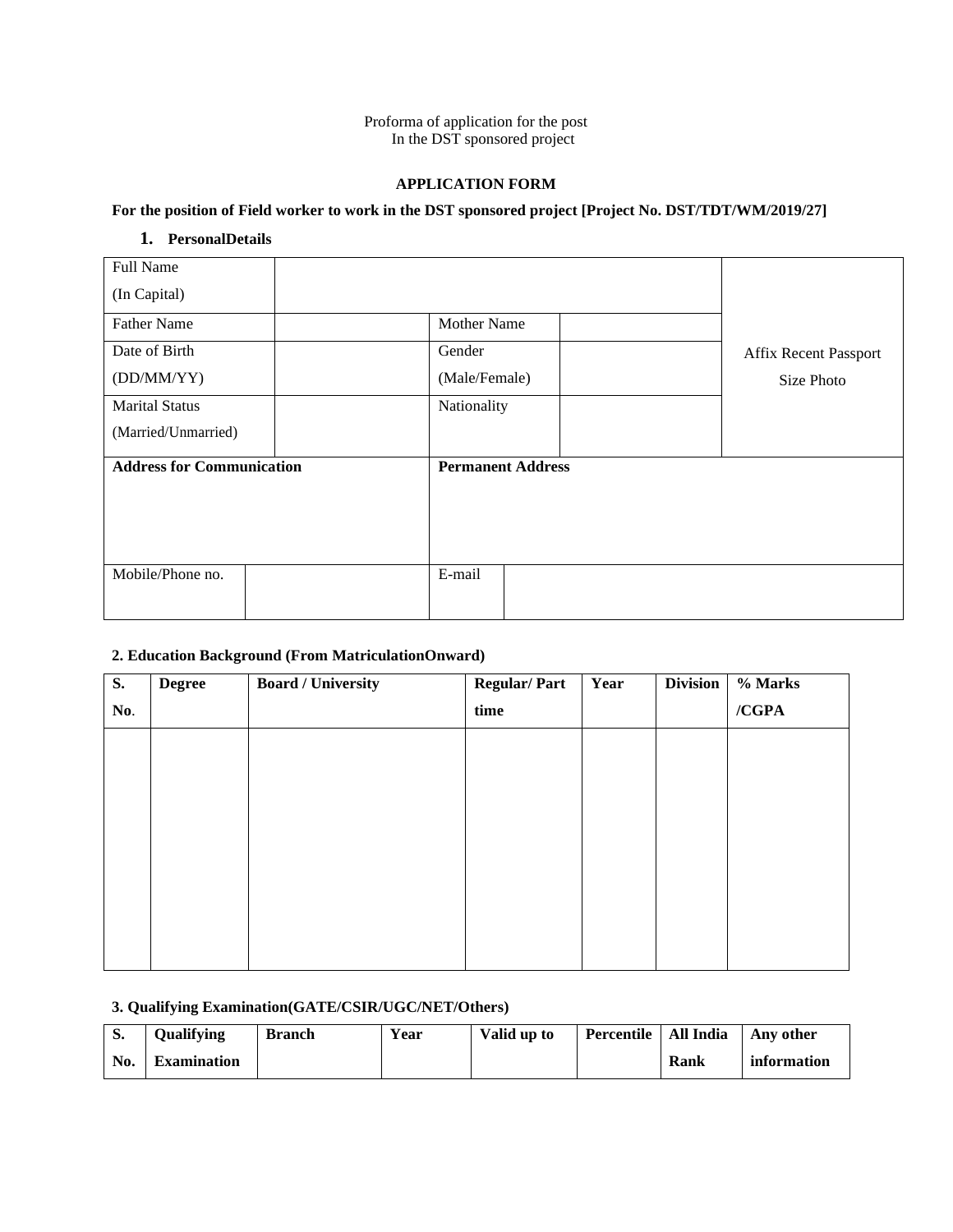#### **4. Professional Experience (ifany)**

| <b>S.</b> | <b>Designation</b> | <b>Name of Organization</b> | <b>Period</b> |    | <b>Nature of Work</b> |
|-----------|--------------------|-----------------------------|---------------|----|-----------------------|
| No.       |                    |                             | From          | To |                       |
|           |                    |                             |               |    |                       |
|           |                    |                             |               |    |                       |
|           |                    |                             |               |    |                       |
|           |                    |                             |               |    |                       |
|           |                    |                             |               |    |                       |
|           |                    |                             |               |    |                       |
|           |                    |                             |               |    |                       |

**5. References:**

**Research Publication (if any) Awards, patents, prizes etc (if any) Any other Relevant Information**

# **DECLARATION**

I hereby declare that I have carefully read the instructions and particulars supplied to me and that the entries made in this application form are correct to the best of my knowledge and belief. If selected, I promise to abide by the rules and discipline of theInstitute.

I note that the decision of the Institute is final in regard to selection. The Institute shall have the right to expel me from the Institute at any time after my selection, provided it is found that I was admitted on false particulars furnished by me or my antecedents prove that my continuance in the Institute is not desirable. I agree that I shall abide by the decision of the Institute, which shall be final.

| Place: |  |  |
|--------|--|--|
| Date:  |  |  |

#### **Signature of Applicant**